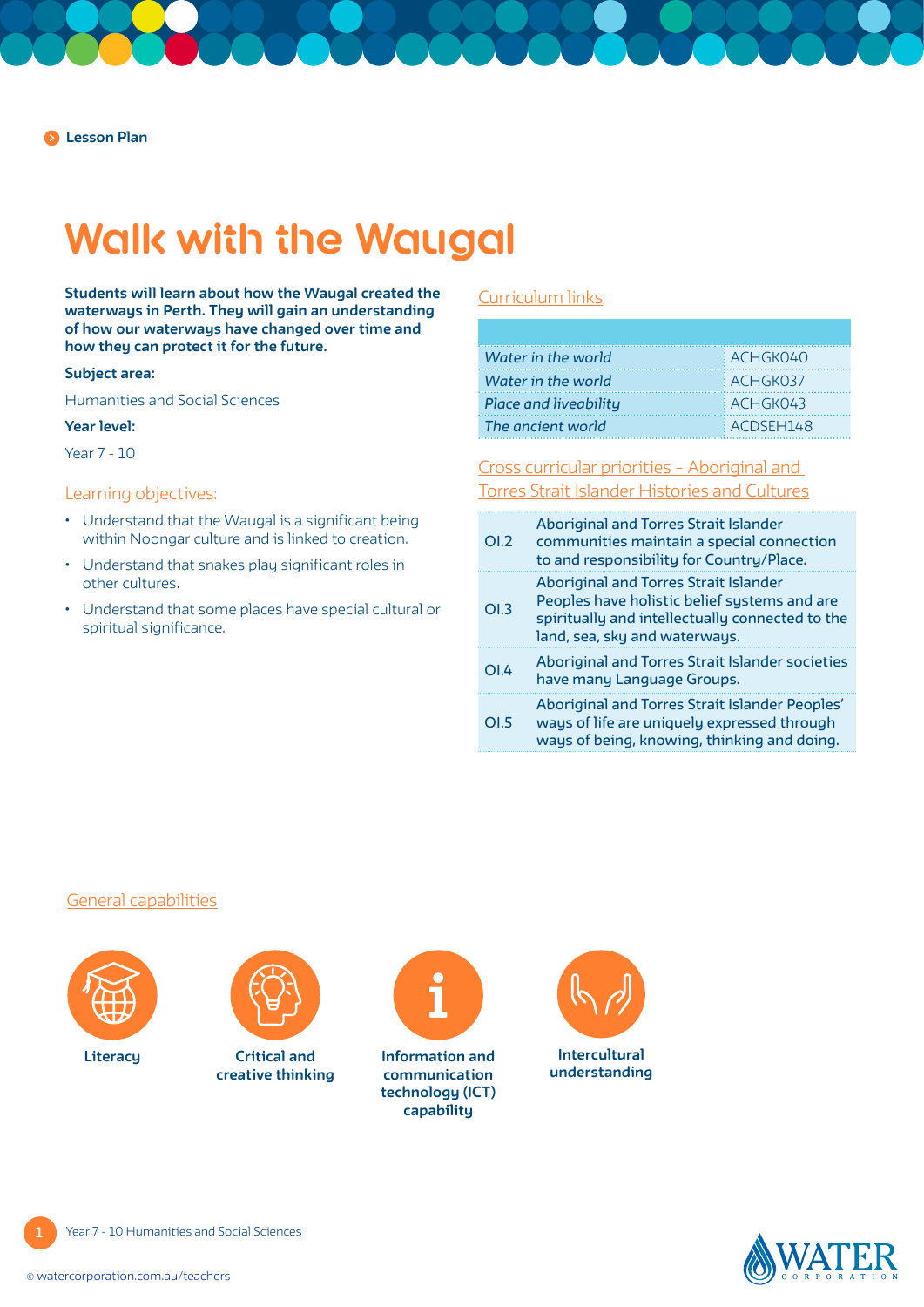**Activity 1**

# **Spiritual animals**

**Animals hold a special place in many religions and cultures. The Waugal is a snake-like being that is central to the Noongar nyitting stories. Noongar people attribute the creation of many places, such as hills and water ways, to the actions of the Waugal.**

**Students will investigate the significance of animals |to religions and cultures around the world.**

#### **Time required:**

1 hour

#### Resources required:

- **• iPad or laptop per student**
- **• Activity page: [Spiritual Animals](#page-4-0)**

### Preparation:

1. Ensure student access to Noongar culture – [Spirituality](https://www.noongarculture.org.au/spirituality/)

#### Steps:

- 1. Students are to find examples of stories from other cultures which feature a snake or a snake-like creature and complete the [Spiritual Animals](#page-4-0) activity page.
- 2. Ask students to find any examples of places where snake-like creatures are believed to live/have lived, or where they are celebrated? (e.g. the Waugal is still believed to live in a cave, deep in the waters of Bennett Brook in Bassendean. Other snake-like creatures might be linked to natural features, or special temples or ceremonial spots).

 Students are to find an image of what one of these places look like today and comment on:

- a. What are some activities that happen in this place?
- b. What might 'looking after' this place involve?
- c. Do you think this place is only special or interesting to those whose culture is connected to the snake-like creature, or to people from other backgrounds?





**2** Year 7 - 10 Humanities and Social Sciences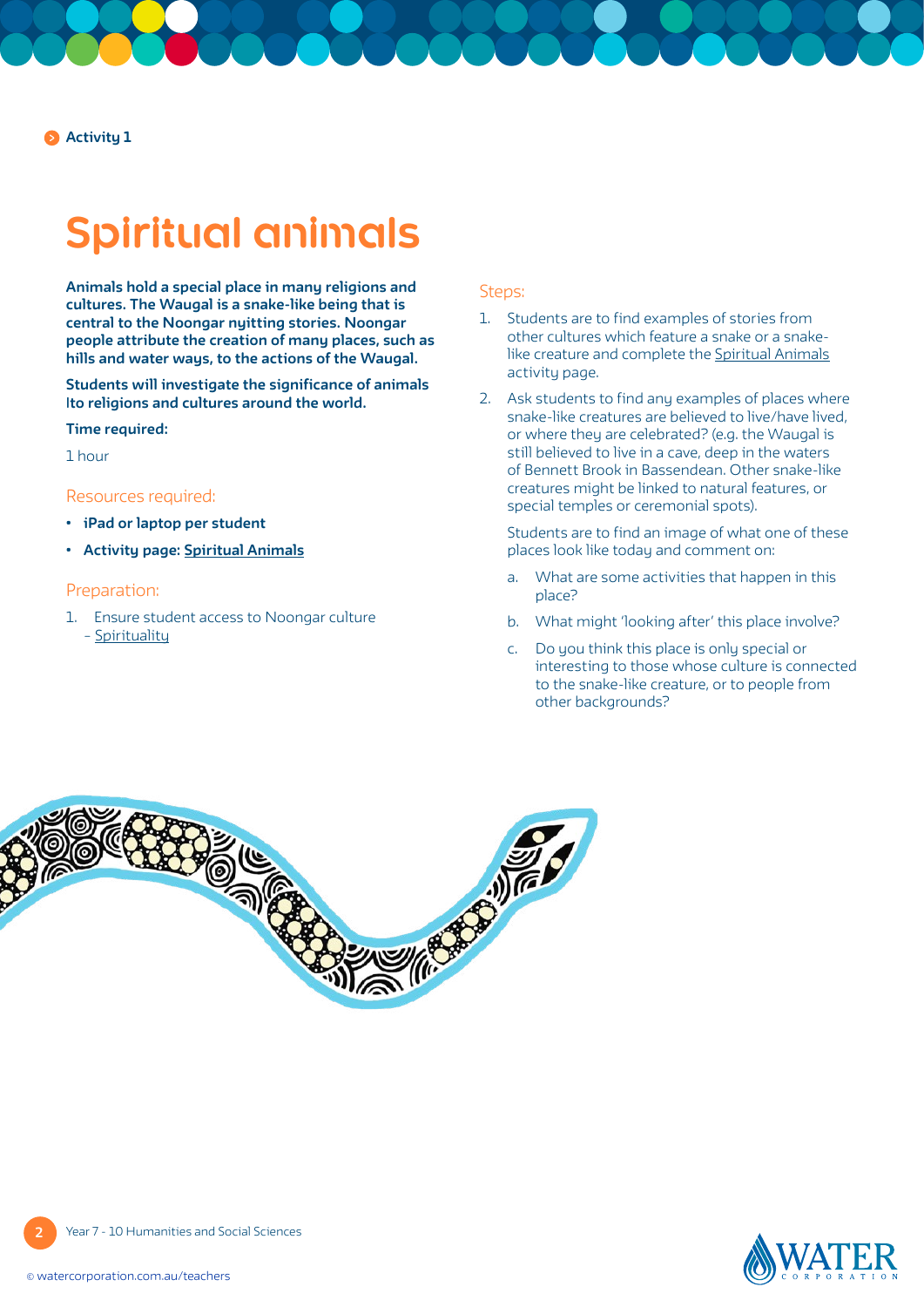## **Changing Waugal's home**

**The Waugal is believed to have created the Swan and Canning Rivers, and other waterways around Perth and the South West of WA. Today, many of these natural features have been altered due to urbanisation. Students will investigate how people have changed the waterways around Perth, and that impact these changes have had.** 

#### **Time required:**

1 hour

### Resources required:

**• Computer or iPad per student** 

## Preparation:

Ensure students have access to:

- 1. [Perth water foreshore](https://thewest.com.au/news/wa/perth-water-foreshores-transformed-over-two-centuries-ng-b881047393z)
- 2. Swan river sustem



## Steps:

- 1. Discuss as a class what the strengths, weaknesses, opportunities and threats are associated with one of the following actions:
	- a. Developing the waterway and surrounding land (e.g. building footpaths, jetties, changing the course of the river, building homes nearby etc); OR
	- b. Leaving a natural water way and surrounding area in its natural state.
- 2. Investigate ways [Perth water foreshore](https://thewest.com.au/news/wa/perth-water-foreshores-transformed-over-two-centuries-ng-b881047393z) has changed over time. Some of the things students might want to explore include, but are not limited to:
	- a. construction of dams (e.g. Victoria Dam)
	- b. building of Elizabeth Quay
	- c. development of Fremantle Port and the blowing up of the rock bar at the mouth of Swan River
	- d. reclaiming land around South Perth and the Perth Esplanade
	- e. building of bridges and jetties
- 3. Students might want to use the [Swan river system](https://www.dpaw.wa.gov.au/management/swan-canning-riverpark/171-about-the-river-system/369-landscape-description) landscape description in their investigation, published by Department of Biodiversity, Conservation and Attractions. The descriptions of different precincts include information about how areas were used in the past and how this resulted in changes to the environment.
- 4. As part of their research report students must include:
	- a. what changes were made to the foreshore
	- b. why these changes were made
	- c. what the impact was on the foreshore and community using the area



**3** Year 7 - 10 Humanities and Social Sciences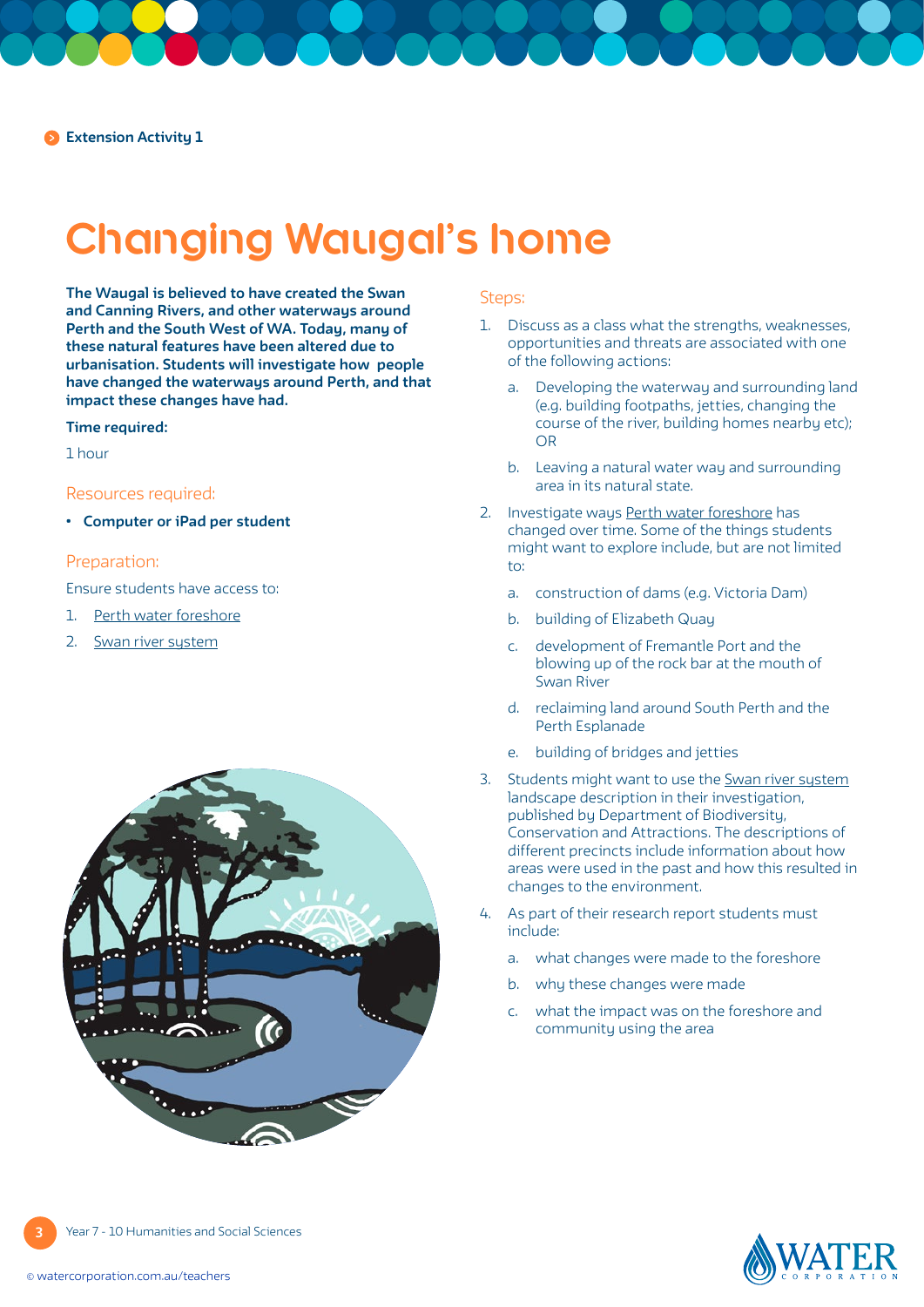# **Culture, well-being and liveability**

**Understand that cultural, spiritual and aesthetic values affect people's well-being and their connections to places.** 

#### **Time required:**

#### 1 hour

**Resources required:**

- **• Computer or iPad per student**
- **• Student workbook**

### Preparation:

Ensure students have access to the following websites:

- 1. [Culture and closing the gap](http://iaha.com.au/wp-content/uploads/2013/03/000214_cultureclosinggap.pdf)
- 2. [Government budget](https://www.abc.net.au/news/2019-04-03/federal-budget-2019-sliced-and-diced-interactive/10959808?nw=0#spending/breakdown/2020/public-order-and-safety)

## Steps:

- 1. Students will read about how connection with culture can help to [close the gap](http://iaha.com.au/wp-content/uploads/2013/03/000214_cultureclosinggap.pdf) between Aboriginal and non-Aboriginal people (see p.2 and 3) and respond to the following questions in their student workbook:
	- a. Which of the identified benefits do you think is the most important?
	- b. Find an online article about the link between spirituality and health. Outline the positive impacts spirituality has on health across the world. How could this be reflected in Aboriginal culture?
- 2. Students examine the [government budget](https://www.abc.net.au/news/2019-04-03/federal-budget-2019-sliced-and-diced-interactive/10959808?nw=0#spending/breakdown/2020/public-order-and-safety) showing how the (federal) government spends money. Students respond to the following questions in their student workbook:
	- a. Who does the largest proportion of money go to?
	- b. Approximately what fraction of the budget is spent on culture and recreation? (yellow bar). How are those finances distributed?
	- c. Have a go at finding statistics for the State and/or your Local Government which show how their budgets are spent.
- 3. In their student workbooks, students reflect on their learnings and respond, if there were no limitations on funding:
	- a. What sort of initiatives could be put in place around the waterways in your local area which would educate the community about the Waugal and encourage Noongar people to celebrate and share their culture?
	- b. How would you design the suburb so that it has high cultural, spiritual and aesthetic value? You can add entertainment venues, places of worship, libraries and galleries into your plan – the sky is the limit! Be as creative as you can but try to balance the needs of different groups of people (e.g. both young and old, different nationalities).



**4**